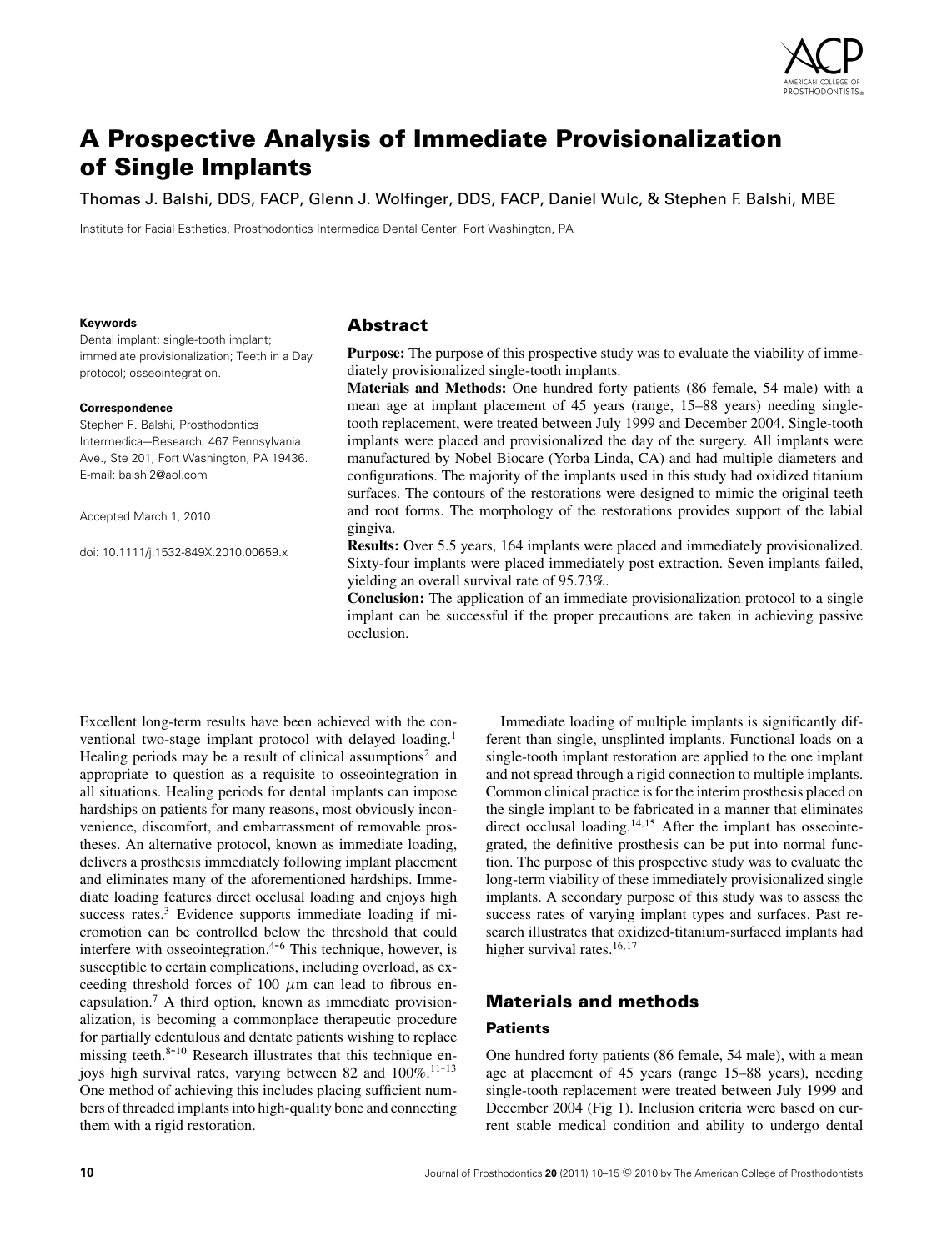

**Figure 1** Retracted facial view of missing maxillary left lateral incisor.

implant surgery. Exclusion criteria were limited to patients with metabolic bone disease or an unstable systemic condition, such as uncontrolled diabetes, untreated hypothyroidism, or a malignancy in mid-treatment. All patients were treated in a private-practice setting (Prosthodontics Intermedica, Institute for Facial Esthetics, Fort Washington, PA).

#### **Surgical procedure**

Local anesthesia was administered as follows: Marcaine 1:200,000 (Cooke-Waite, Abbott Laboratories, North Chicago, IL) and Lignospan 1:100,000 (Septodont, Inc., New Castle, DE). When teeth were present they were carefully removed using thin elevators to dissect the periodontal ligament and allow atraumatic removal of the tooth from the socket while maintaining all available bone surrounding the area. Clinical palpation and lateral cephalometric radiographs assisted in positioning the drills used to create the implant osteotomy site. Profuse saline irrigation is used throughout the drilling procedure. In the esthetic zone, the osteotomy is designed to orient the receptor site toward the palatal aspect of the socket to create an implant angulation similar to that of the natural root but extending far beyond the apex into the premaxillary basal bone. All immediate implants were placed with an insertion torque of at least 45 Ncm using the NobelPharma DEC 100 drill machine (Nobel Biocare, Yorba Linda, CA). Following preparation of the sockets in the esthetic zone, an implant was placed with the shoulder 4 mm below the crest of the gingiva on the labial aspect. A bone guide was often installed and the accompanying trephine was used to remove peripheral bone from the proximal surfaces of the sockets. Typically on external hexed Brånemark implants, a 1-mm CeraOne abutment was installed (NobelBiocare).

#### **Teeth in a Day Prosthetic Procedures**

With the abutment in place, a methylmethacrylate custom coping was fitted over the abutment. A prefabricated acrylic resin crown was carefully connected to the plastic coping with a soft mix of acrylic resin. Once the acrylic resin polymerized to the coping, the crown was removed from the abutment, and an abutment analogue was installed in the coping to preserve the integrity of the acrylic resin margins during the refinish-



**Figure 2** Delivery of Nobel Perfect implant provisional crown for immediate provisionalization.

ing of the acrylic resin restoration. Small amounts of acrylic resin were added to any voids or thin areas that required reinforcement. Once set, the occlusion was adjusted to eliminate contact in all centric and excursive movements, and final contouring/polishing was accomplished.

Clinical treatment continues during this laboratory phase. If required, autogenous bone obtained from the osteotomy site is used to fill voids between the socket wall and the implant surface.

Cementation of the acrylic resin crown is accomplished with carboxylate cement (Duralon, ESPE America Inc., Norristown, PA). Only the thinnest amount of cement was required as to avoid the extrusion of excess into the cervicular area of the fresh extraction site. The contours of this restoration were designed to mimic the original tooth and root form, sealing the socket and maintaining clot formation subgingivally. The morphology of the restoration provides support of the labial gingiva (Fig 2).

No sutures were required when sculpting the restoration in this fashion. This incisionless, sutureless procedure provides an exceptionally fast recovery with very little, if any, postoperative discomfort. Standard protocol for medications following implant surgery was given to patients along with postoperative instructions cautioning premature function on the individual implant.

For many patients, the definitive impression can be made at the time of this one-stage procedure, just prior to cementation of the crown. Cases with gingival swelling due to extensive presurgical periodontal and endodontic pathology are often unsuitable for impression at stage one. Those patients return 4 months after the procedure for the final impression, followed a few days later by delivery of the porcelain-fusedto-gold implant-supported crown. Periapical radiographs were taken on the day of implant placement, definitive prosthesis delivery, and annually. These radiographs had the same angulation through the use of a Rinn Long cone radiographic holder to position the film.

### **Results**

A total of 164 single-tooth implants were placed and provisionalized the day of surgery following the protocol as described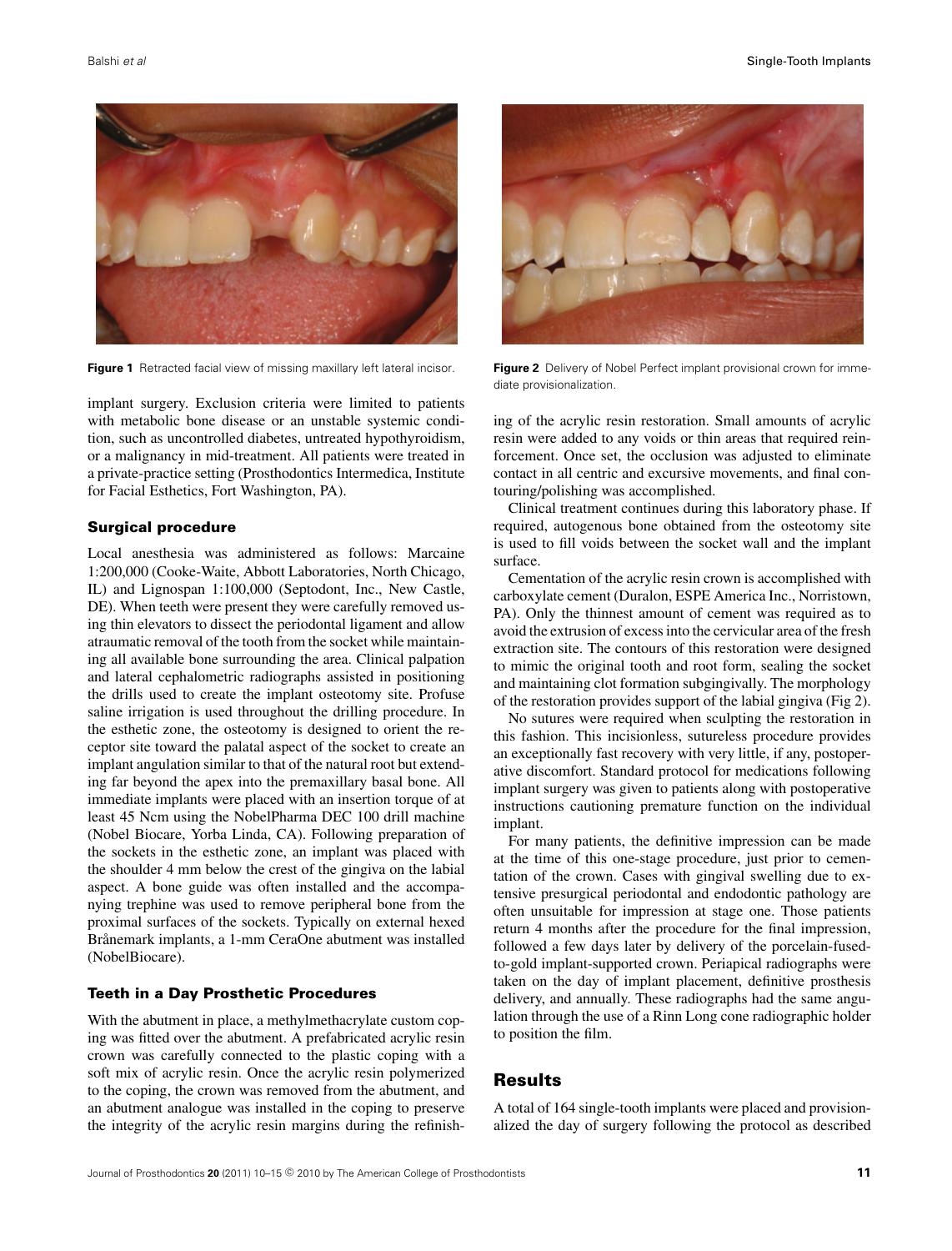above. The implant sites include the maxillary premolar, canine, lateral, central, and molar, as well as the mandibular premolar, canine, and incisor. There was only one single-tooth implant molar restoration in this study because the clinician authors prefer the use of two implants for a molar;18 therefore, limited data are present for that area. Sixty-four of the 164 implants were placed in fresh extraction sites, two were immediate replacements for failed implants, and the remaining 98 sites were into healed ridges. At the time of implant placement, the bone quality was determined clinically by the surgeon<sup>19</sup> according to the anatomic and bone density criteria established by Lekholm and Zarb.20

The implants were various Nobel Biocare implants with differing diameters and configurations. The majority (151) of the implants used in this study had oxidized titanium surfaces (TiUnite, Nobel Biocare USA); the remaining 13 implants had a machine surface. While 7.7% of machine surface-type implants failed, only 4.0% of TiU surface implants failed. One hundred fifteen implants were regular platform, 39 were wide platform, and 10 were narrow platform (Table 1). Diameters were predominately 4 and 5 mm with implant lengths distributed primarily between 13 and 18 mm. The teeth most often treated in this study were the maxillary lateral incisors (Table 2). Bone

quality was primarily type III (59.15%) versus type II (29.88%) and type IV (10.98%) with no type I cases (Table 3). Nine patients were smokers, receiving 12 total implants. Seventy-nine autogenous bone grafts were placed.

Of the 164 implants placed with immediate provisionalization seven implants failed, yielding an overall survival rate of 95.73%. Among the complications noted at failure was soft tissue encapsulation, fracture of buccal bone, infection, a decrease in bone quality, and pain. Of the seven failures, four were in the maxillary premolar area, two in the mandibular incisor region, and one in the mandibular premolar region. Three of the failures were type III bone, three were type IV, and one was type II. Four failures were implants placed into immediate extraction sites (6.25%). Twenty percent of Ebon type implants failed, 3.3% of MK III, and 7.8% of MK IV; there were no failures for MK II, Nobel Perfect, and Brånemark standard type implants (Table 4). Two failures had autogenous bone grafts at the time of placement. Six of the failures had TiUnite surfaces (3.97%); one machined surface implant failed (7.69%). None of the failures were associated with smokers, and one occurred in a diabetic patient, otherwise medical conditions were unremarkable. No occlusal adjustments were necessary, and no provisional crowns became loose.

**Table 1** Implant distribution frequency

| Quantity                     | Diameter       | Length | Type          | Surface | Platform  |  |
|------------------------------|----------------|--------|---------------|---------|-----------|--|
|                              | 4              | 15     | Ebon          | Machine | <b>RP</b> |  |
| 4                            | 5              | 13     | Ebon          | Machine | <b>WP</b> |  |
|                              | 5              | 10     | MK II         | Machine | <b>WP</b> |  |
| 3                            | 4              | 13     | Mk III        | TiU     | <b>RP</b> |  |
| 9                            | 4              | 15     | Mk III        | TiU     | <b>RP</b> |  |
| 3                            | 4              | 18     | Mk III        | TiU     | <b>RP</b> |  |
|                              | 5              | 13     | Mk III        | TiU     | <b>WP</b> |  |
| 6                            | 3.75           | 15     | Mk III        | TiU     | <b>RP</b> |  |
| 8                            | 3.75           | 18     | Mk III        | TiU     | <b>RP</b> |  |
| 7                            | 4              | 10     | MK IV         | TiU     | <b>RP</b> |  |
| 12                           | 4              | 13     | Mk IV         | TiU     | <b>RP</b> |  |
| 21                           | 4              | 15     | Mk IV         | TiU     | <b>RP</b> |  |
| 18                           | 4              | 18     | Mk IV         | TiU     | <b>RP</b> |  |
| 5                            | 5              | 13     | MK IV         | TiU     | <b>WP</b> |  |
|                              | 3.75           | 18     | MK IV         | TiU     | <b>RP</b> |  |
| 2                            | 3.5            | 13     | Nobel Perfect | TiU     | <b>NP</b> |  |
| 8                            | 3.5            | 16     | Nobel Perfect | TiU     | <b>NP</b> |  |
| $\overline{2}$               | $\overline{4}$ | 13     | Nobel Perfect | TiU     | <b>RP</b> |  |
| 1                            | 4.3            | 10     | Nobel Perfect | TiU     | <b>RP</b> |  |
| 3                            | 4.3            | 13     | Nobel Perfect | TiU     | <b>RP</b> |  |
| 14                           | 4.3            | 16     | Nobel Perfect | TiU     | <b>RP</b> |  |
|                              | 5              | 10     | Nobel Perfect | TiU     | <b>WP</b> |  |
| 4                            | 5              | 13     | Nobel Perfect | TiU     | <b>WP</b> |  |
| 22                           | 5              | 16     | Nobel Perfect | TiU     | <b>WP</b> |  |
| 3                            | 3.75           | 15     | Standard      | Machine | <b>RP</b> |  |
| 1                            | 3.75           | 18     | Standard      | Machine | <b>RP</b> |  |
| $\overline{2}$               | 4              | 18     | Standard      | Machine | <b>RP</b> |  |
|                              | 5              | 12     | Standard      | Machine | <b>WP</b> |  |
| Total implant population $=$ | 164            |        |               |         |           |  |

Regular platform (RP), narrow platform (NP), wide platform (WP).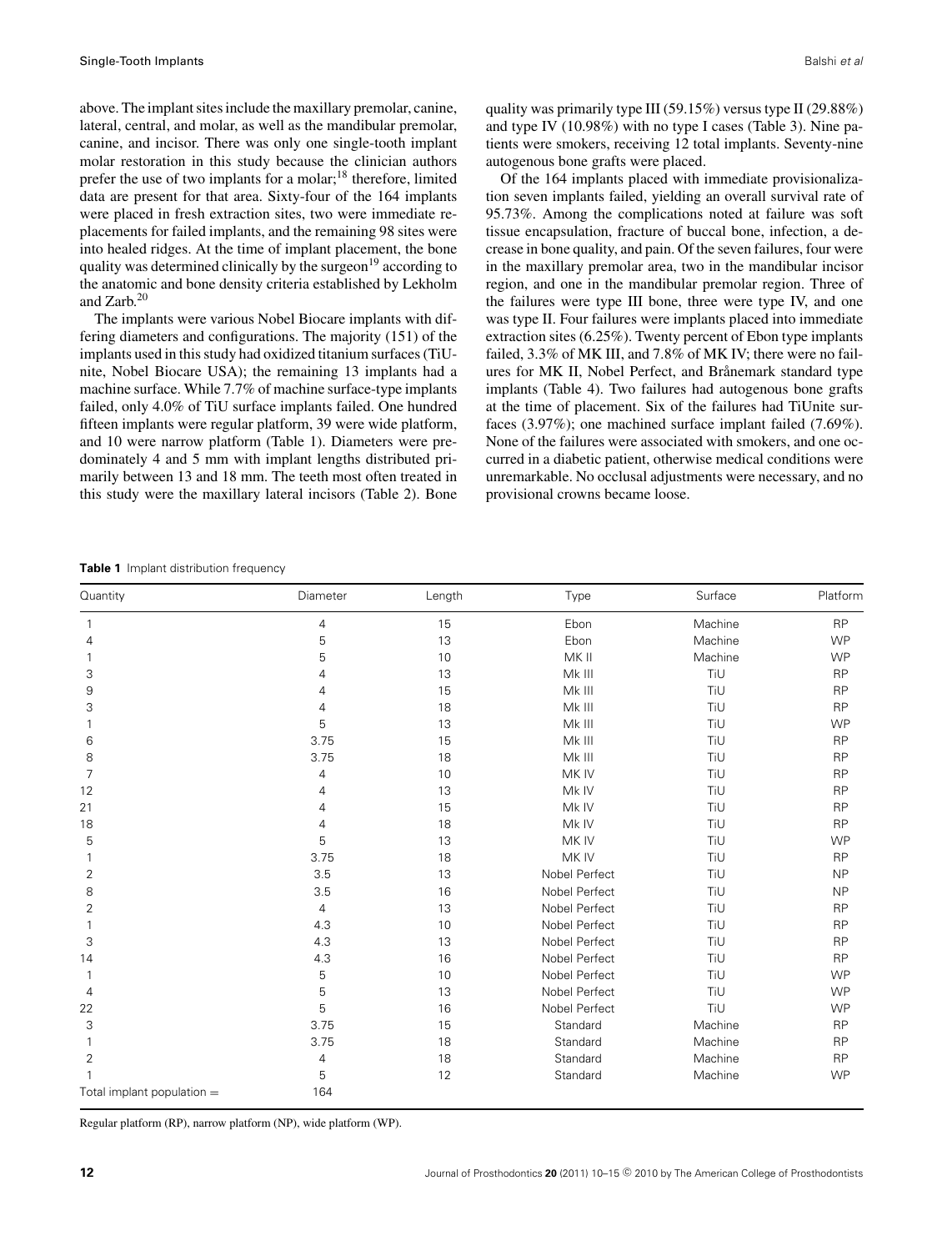| Tooth position |        |                 | Length            |                   |                   |          |                 |          |  |
|----------------|--------|-----------------|-------------------|-------------------|-------------------|----------|-----------------|----------|--|
|                | Total  | $10 \text{ mm}$ | $12 \, \text{mm}$ | $13 \, \text{mm}$ | $15 \, \text{mm}$ | 16 mm    | $18 \text{ mm}$ | Failures |  |
| Max premolar   | 37     | 6               |                   | 14                | 5                 | 12       |                 | 4        |  |
| Max canine     | 10     |                 |                   |                   | 3                 | 2        | 3               |          |  |
| Max lateral    | 54     |                 |                   | 9                 | 15                | 13       | 17              |          |  |
| Max central    | 34     |                 |                   | 4                 | 10                | 11       | 10              |          |  |
| Max molar      |        |                 |                   |                   |                   |          |                 |          |  |
| Mand premolar  | 18     | 3               |                   | 9                 | 4                 |          |                 |          |  |
| Mand canine    | 4      |                 |                   |                   |                   |          | $\overline{2}$  |          |  |
| Mand incisors  | 6      |                 |                   |                   | 4                 |          |                 | $\Omega$ |  |
| Totals         | 164    | 10              |                   | 36                | 42                | 41       | 34              |          |  |
| Failures       | ⇁      | C               | 0                 |                   | 4                 | $\Omega$ | $\Omega$        |          |  |
| Survival rate  | 95.73% | 80.00%          | 100.00%           | 97.22%            | 90.48%            | 100.00%  | 100.00%         |          |  |

**Table 2** Implant survival rates by location and implant length

## **Discussion**

Kupeyan and  $\text{May}^4$  and Wöhrle<sup>5</sup> reported on a series of 10 and 14 immediately restored implants, respectively, in the maxillary anterior region. Kupeyan and May performed their study in healed ridges with machined titanium implants while Wöhrle reported on roughened implants in immediate extraction sites. All implants in both studies clinically integrated, remaining stable for the observation periods of 6 months to 3 years.

Hui et al<sup>11</sup> did a comparison study of two groups of patients with 24 implants, immediate placement of implants in 11 extraction sites and immediate placement and restoration in 13 extraction sites in the maxillary anterior region. Heavy smokers and patients with a history of bruxism were excluded. Machined-surface implants 13 to 18 mm long were placed with torque values of 40 to 50 Ncm attempting to achieve bicortical anchorage. Interim prostheses were placed out of contact in all excursive movements the day of surgery. No implants were lost, and no complications were encountered.

Glauser et al<sup>12</sup> placed 127 implants (76 maxillary, 51) mandibular) in 41 patients, including smokers. Patients with bruxism and imperfect alveolar ridges were not excluded. Restorations were usually placed the day of surgery and were fabricated in centric occlusal contact without excursive contact. After 1 year, results indicated that 22 implants were lost in 13 patients, including 7 maxillary implants in one patient, for a survival rate of 82.7%. Thirty-four percent of 41 implants in the maxillary posterior area failed, while only 9% of the other 86 implants in all other areas failed. Patients with parafunctional habits (22 implants) had failure more often (41%) than nonbruxers (105 implants, 12%).

Following up on their earlier work, Malo et  $al<sup>13</sup>$  coordinated a multicenter study with 116 machined-surface implants with various diameters and configurations placed in 76 patients. Implants were placed in the esthetic zone using underpreparation of the apical aspect of the osteotomies to increase initial stability and increasing insertion torque to greater than 30 Ncm for all implants. Twenty-four patients in this group smoked more than 10 cigarettes per day. The authors reported a 96.5% (112 of 116) success rate for integration and 100% (22 of 22) integration in fresh extraction sockets.

|  | <b>Table 3</b> Implant survival rates by location and bone quality |  |  |  |  |  |  |  |
|--|--------------------------------------------------------------------|--|--|--|--|--|--|--|
|--|--------------------------------------------------------------------|--|--|--|--|--|--|--|

|                |       |          | Bone quality |                |               |                |            |
|----------------|-------|----------|--------------|----------------|---------------|----------------|------------|
| Tooth position | Total |          |              | $\mathbf{III}$ | $\mathsf{IV}$ | Fail           | % survival |
| Max premolar   | 37    |          | 3            | 28             | 6             | 4              | 89.18%     |
| Max canine     | 10    |          | 5            | 5              |               |                | 100.00%    |
| Max lateral    | 54    |          | 14           | 30             | 10            |                | 100.00%    |
| Max central    | 34    |          | 15           | 19             |               |                | 100.00%    |
| Max molar      |       |          |              |                |               |                | 100.00%    |
| Mand premolar  | 18    |          | 6            | 10             | 2             |                | 94.44%     |
| Mand canine    | 4     |          | 3            |                |               |                | 100.00%    |
| Mand incisors  | 6     |          | 3            | 3              |               | $\overline{2}$ | 66.70%     |
| <b>Totals</b>  | 164   | $\Omega$ | 49           | 97             | 18            | 7              | 95.73%     |
| % of cases     |       | $0.00\%$ | 29.88%       | 59.15%         | 10.98%        |                |            |
| Failures       |       |          |              | 3              | 3             |                |            |
| Survival rate  |       | n/a      | 97.95%       | 96.91%         | 83.33%        |                |            |

Journal of Prosthodontics 20 (2011) 10–15 © 2010 by The American College of Prosthodontists **13**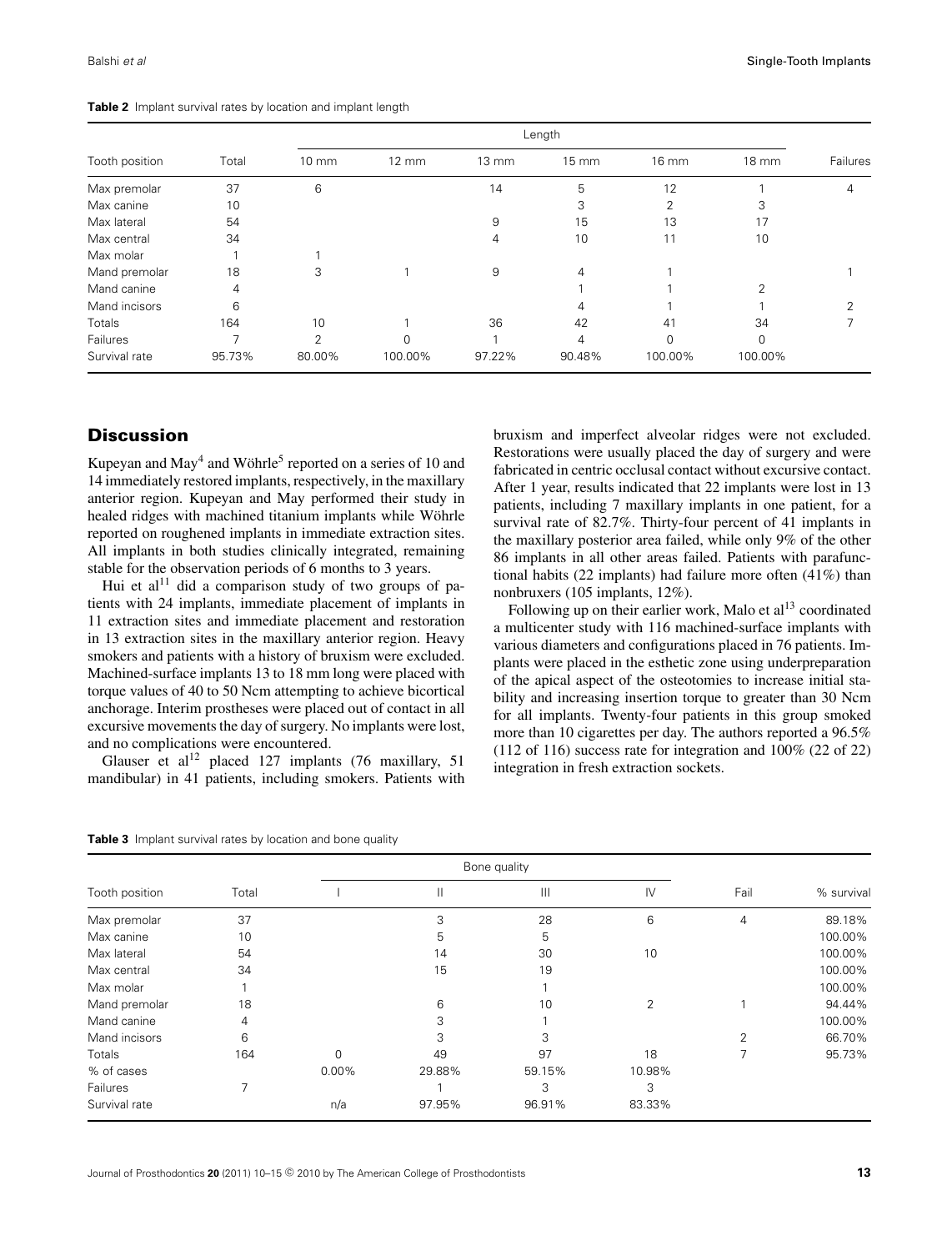**Table 4** Implant failure rate by type

| Type             | Ebon  | MK II | MK III | MK IV | <b>NbIPrfct</b> | Standard |      |
|------------------|-------|-------|--------|-------|-----------------|----------|------|
|                  |       |       |        |       |                 |          |      |
| Cases            | b.    |       | 30     | 64    | 57              |          | 164  |
| % of total cases | 3.0%  | 0.6%  | 18.3%  | 39.0% | 34.8%           | 4.3%     |      |
| Failures         |       |       |        | b     |                 |          |      |
| Fail rate        | 20.0% | 0.0%  | 3.3%   | 7.8%  | $0.0\%$         | $0.0\%$  | 4.3% |

These studies show promise for immediate provisionalization of single-tooth implants with a success range from 82% to 100%. In this study, the survival rate was 95.7% during the observation period. Schnitman et al<sup>6</sup> reported on factors affecting the outcome of immediately loaded implants as high primary stability, implant to cortical bone contact percentage, cortical bone density, and control of micromotion during the healing process. Brunski<sup>7</sup> suggests the threshold of forces critical to successful integration is  $100 \mu$ m, and exceeding this level leads to fibrous encapsulation.

This report shows a trend of higher failure rates in immediate provisionalization of single-tooth implants as the bone quality decreases; however, the sample size of implants placed in Type IV bone is limited, and therefore no definitive conclusion can be made from the bone quality figures. This data does illustrate that successful osseointegration can occur in all bone types with a single-tooth implant immediately provisionalized.

Of the implant designs used in this study, the NobelPerfect implant had the best success rate. All 57 NobelPerfect implants achieved successful osseointegration. The oxidized Ti surface (TiUnite) implants in this study yielded a 96.03% survival rate, a greater percentage than the implants with a machined surface (92.31%). These results support the results from previous reports.16,<sup>17</sup> In regards to implant location, the only implants that failed in the maxillary arch were in the premolar areas. This suggests the possibility of micromotion/overload created by larger forces found in the area of the premolar. In the mandible, there was one failure in the area of the premolars and two failures in the area of the incisors.

The implants in this study were placed consecutively as single teeth and immediately provisionalized. Without the confounding variable of operator judgment, the results should be reproducible by attention to detailed replication of technique and materials.

# **Conclusion**

Immediate provisionalization protocols have proven to be a successful treatment option for the edentulous and partially edentulous patient. Although loading forces are different from an edentulous arch to a partially edentulous or single-tooth restoration, the application of provisionalization to a single implant can be successful if the proper precautions are taken in achieving passive occlusion. The data from this study supports this treatment option by reporting a 95.73% survival rate for a population of 164 immediately provisionalized single-tooth implants.

# **Acknowledgments**

The authors would like to thank the staff at Prosthodontics Intermedica for their kind and very gentle treatment of the patients; Robert Winkelman and the staff of Fort Washington Dental Lab for laboratory support; and Christine Raines for image preparation.

#### **References**

- 1. Adell R, Lekholm U, Rockler B, et al: A 15-year study of osseointegrated implants in the treatment of the edentulous jaw. Int J Oral Surg 1981;10:387-416
- 2. Brånemark PI, Hansson BO, Adell R, et al: Osseointegrated implants in the treatment of the edentulous jaw. Experience from a 10-year period. Scand J Plast Reconstr Surg Suppl 1977;16:1-132
- 3. Glauser R, Ruhstaller P, Windisch S, et al: Immediate occlusal loading of Brånemark System TiUnite implants placed predominantly in soft bone: 4-year results of a prospective clinical study. Clin Implant Dent Relat Res 2005;7(Suppl 1):S52-S59
- 4. Kupeyan HK, May KB: Implant and provisional crown placement: a one-stage protocol. Implant Dent 1998;7:213-217
- 5. Wöhrle PS: Single-tooth replacement in the aesthetic zone with immediate provisionalization: fourteen consecutive case reports. Pract Periodontics Aesthet Dent 1998;10:1107-1114
- 6. Schnitman PA, Rubenstein JE, Whorle PS, et al: Implants for partial edentulism. J Dent Educ 1988;52:725-736
- 7. Brunski JB: Avoid pitfalls of overloading and micromotion of intraosseous implants. Dent Implantol Update 1993;4:77-81
- 8. Brunski JB: In vivo bone response to biomechanical loading at the bone/dentalimplant interface. Adv Dent Res 1999;13: 99-119
- 9. Cameron HU, Pilliar RM, MacNab I: The effect of movement on the bonding of porous metal to bone. J Biomed Mater Res 1973;7:301-311
- 10. Szmukler-Moncler S, Piattelli A, Favero GA, et al: Considerations preliminary to the application of early and immediate loading protocols in dental implantology. Clin Oral Implants Res 2000;11:12-25
- 11. Hui E, Chow J, Li D, et al: Immediate provisional for single-tooth implant replacement with Brånemark System: preliminary report. Clin Implant Dent Relat Res 2001;3:79-86
- 12. Glauser R, Ree A, Lundgren A, et al: Immediate occlusal loading ´ of Brånemark implants applied in various jawbone regions: a prospective, 1-year clinical study. Clin Implant Dent Relat Res 2001;3:204-213
- 13. Malo P, Friberg B, Polizzi G, et al: Immediate and early function of Brånemark System implants placed in the esthetic zone: a 1-year prospective clinical multicenter study. Clin Implant Dent Relat Res 2003;5(suppl 1):37-46